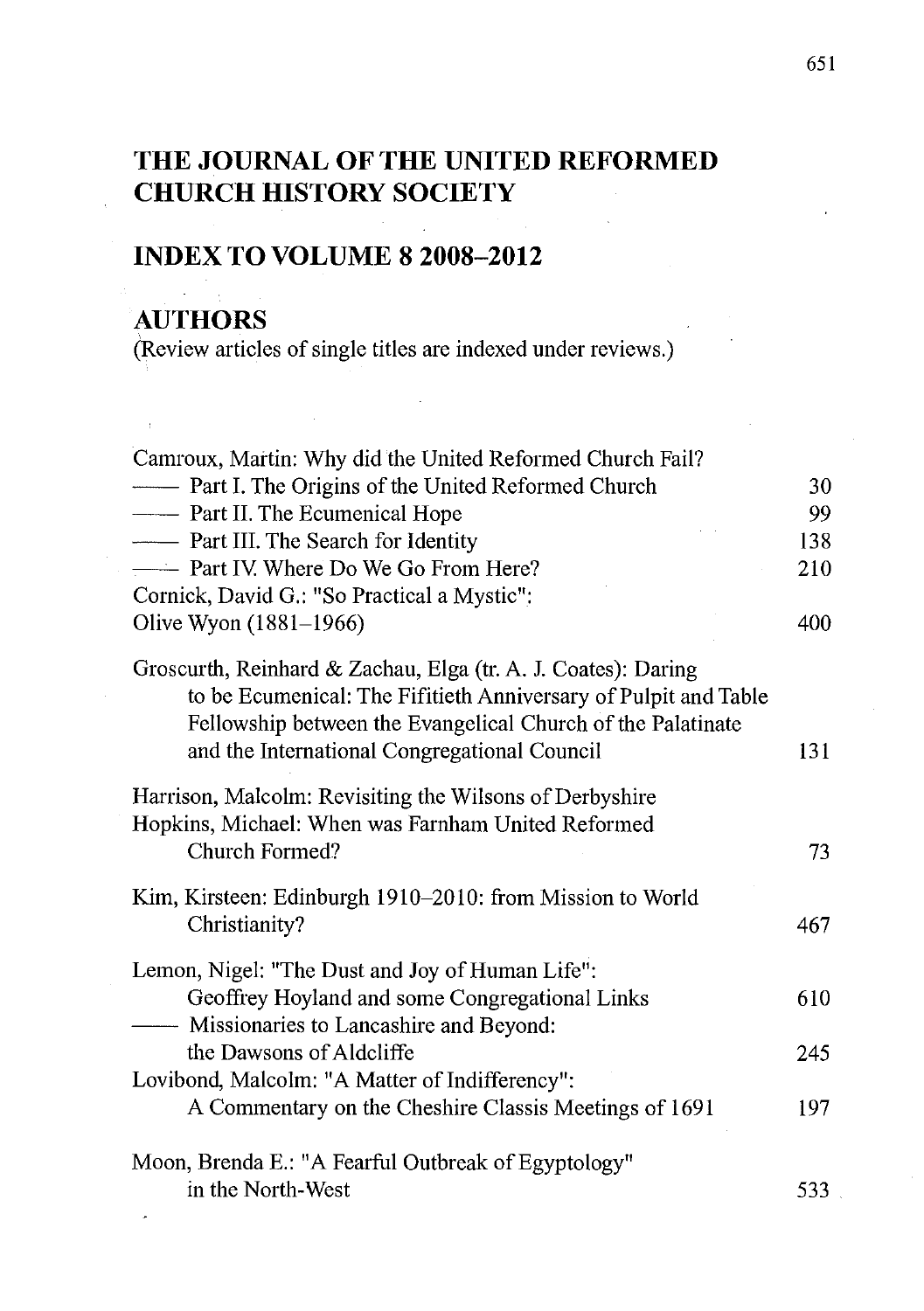| Morgan, D. Densil: The Mission of The Presbyter: An Aspect of the<br>Reception of Karl Barth's Theology in Great Britain                                                                                                                                                                                                             | 325                            |
|--------------------------------------------------------------------------------------------------------------------------------------------------------------------------------------------------------------------------------------------------------------------------------------------------------------------------------------|--------------------------------|
| Nuttall, Geoffrey F.: Geoffrey Nuttall in Conversation<br>George Whitefield. A Commemorative Address                                                                                                                                                                                                                                 | 266<br>313                     |
| Orchard, Stephen: Nonconformity in London 1691-1702<br>through the eyes of Zachary Merrill<br>- Selina, Countess of Huntingdon<br>- What Does The Picture Tell Us? A Further Note<br>Ottewill, Roger: "Evoking the Spirit of the Past": The Celebration<br>of Anniversaries by the Abbey Congregational Church, Romsey,<br>1901-1912 | 506<br>.77<br>130<br>541       |
| Peel, David R.: So Last Century? Review Article<br>Still So Last Century?<br>Playdon, Michael: "The Sweet Dropper": Richard Sibbes,<br>1577-1635                                                                                                                                                                                     | 49<br>149.<br>186              |
| Pope, Robert: The Rise and Fall of the Calvinist Consensus in Wales<br>— Wales and the World: A Journey through the<br>Nonconformist Mind                                                                                                                                                                                            | 369.<br>6                      |
| Richards, Peter S.: A Century of Worship at Egremont<br>Rutz, Michael A.: Dissenters in the Country:<br>London Organizations and Dissenting Opinion in the 1830s                                                                                                                                                                     | 599<br>448                     |
| Sell, Alan P.F.: Geoffrey Nuttall in Conversation<br>- Is Geoffrey also among the Theologians? Part I<br>- Is Geoffrey also among the Theologians? Part II<br>-So Last Century? A Response<br>Smith, Kenneth Maltus: Tigers from the Fountain: The Tiger Kloof<br>Institution and Moeding College - Some Personal Memories           | 266<br>558<br>624<br>55<br>341 |
| Taylor, John H.: J. D. Jones - the Preacher<br>Thompson, David M.: Edinburgh 1910: Myths, Mission and Unity<br>- The Dissolution of the Association of Churches of Christ,<br>1979                                                                                                                                                   | 91<br>386<br>110               |
| Travell, John: The Casterbridge Congregationalists<br>Viles, David R.: An Ejected Couple: Joyce and Robert Wilde                                                                                                                                                                                                                     | 291<br>441                     |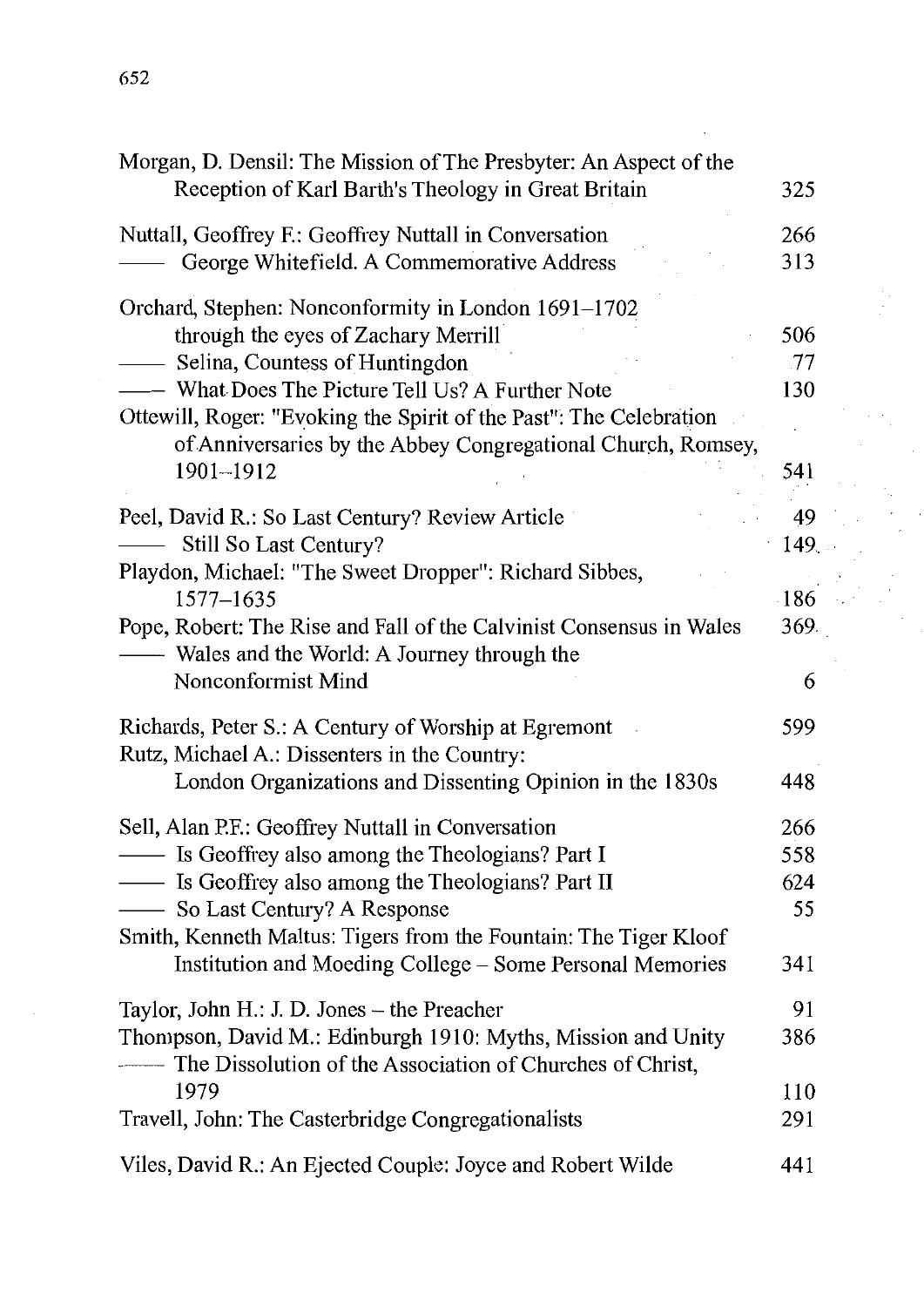## **OBITUARIES**

| Macarthur, Arthur Leitch     | 128   |
|------------------------------|-------|
| Moon, Brenda                 | 504   |
| Nuttall, Geoffrey Fillingham | 3.504 |
| Taylor, John Horace          | 437   |

## **ILLUSTRATIONS**

| Egremont United Reformed Church, Wallasey              | 598.     |
|--------------------------------------------------------|----------|
| Meeting-houses at Macclesfield, Knutsford and Wilmslow | 208, 209 |
| New Chapel, Knutsford, Cheshire, Conjectural plan of   | 206      |
| The Old Farmhouse, Stenson, home of Joshua Wilson      | 48       |

# **REVIEWS**

| Abraham, William J. and Kirby, James E. (eds):                        |     |
|-----------------------------------------------------------------------|-----|
| The Oxford Handbook of Methodist Studies (2009)                       | 588 |
| Alston, Wallace M., Jr, and Welker, Michael (eds): Reformed Theology: |     |
| Identity and Ecumenicity II: Biblical Interpretation in the           |     |
| Reformed Tradition (2007)                                             | 117 |
| Appleby, David J.: Black Bartholomew's Day: Preaching,                |     |
| Polemic and Restoration Nonconformity (2007)                          | 118 |
| Argent, Alan: Serving the Saints: A History of the Congregational     |     |
| Federation's Training Board 1979–2010 (2011)                          | 593 |
| Barth, Karl and Willimon, William H.: The Early Preaching of          |     |
| Karl Barth: Fourteen Sermons with a Commentary by                     |     |
| William H. Willimon                                                   | 431 |
| Bebbington, David with Kenneth Dix and Alan Ruston (eds):             |     |
| Protestant Nonconformist Texts: Volume 3, The Nineteenth              |     |
| Century (2006)                                                        | 347 |
| Binfield, Clyde: Carpe Diem: Or, A Historian Sets out His Stall       |     |
| (2008)                                                                | 178 |
| Binfield, Clyde and Cornick, David: From Cambridge to Sinai:          |     |
| The Worlds of Agnes Smith Lewis and Margaret Dunlop                   |     |
| Gibson (2006)                                                         | 65  |
| Binfield, Clyde and Taylor, John (eds): Who They Were in the          |     |
| Reformed Churches of England and Wales, 1901–2000 (2007)              | 175 |
| Breed, Geoffrey R.: Calvinism and Communion in Victorian England.     |     |
| Studies in Nineteenth-Century Strict-Communion Baptist                |     |
| Ecclesiology (2008)                                                   | 306 |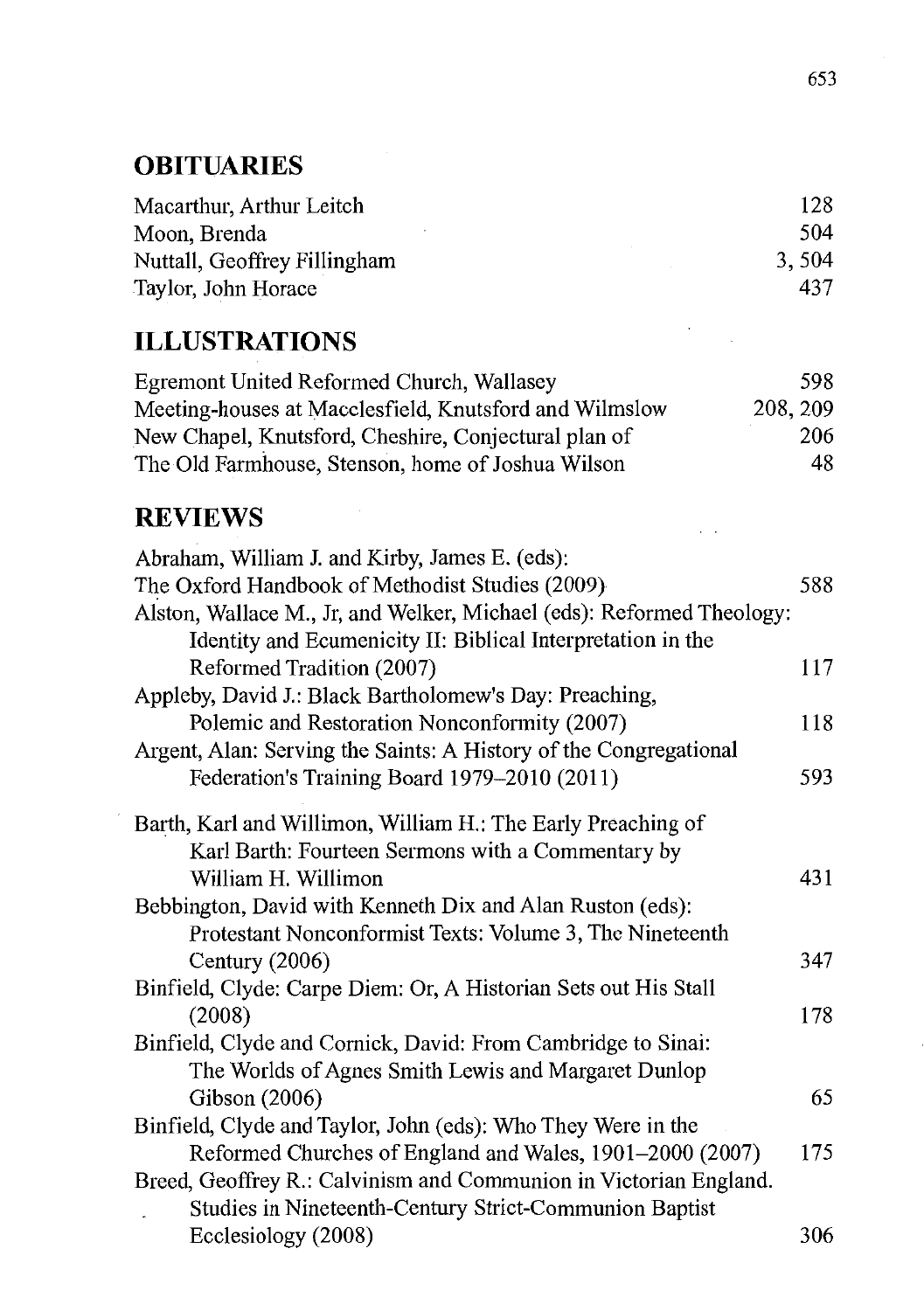| Briggs, John H.Y. (ed): A Dictionary of European Baptist Life                                                                     |     |
|-----------------------------------------------------------------------------------------------------------------------------------|-----|
| and Thought (2009)                                                                                                                | 497 |
| Brown, Stewart J.: Providence and Empire, Religion,                                                                               |     |
| Politics and Society in the United Kingdom 1815–1914 (2008)                                                                       | 501 |
| Brown, Susan Tara: Singing and the Imagination of Devotion: Vocal                                                                 |     |
| Aesthetics in Early English Protestant Culture (2008)                                                                             | 423 |
| Bruce, James: Prophecy, Miracles, Angels and Heavenly Light? The<br>Eschatology, Pneumatology and Missiology of Adomnán's Life    |     |
| of St Columba (2004)                                                                                                              | 115 |
| Bullen, Donald A.: A Man of One Book? John Wesley's                                                                               |     |
| Interpretation and Use of the Bible (2007)                                                                                        | 232 |
| Carwardine, Richard: Transatlantic Revivalism: Popular                                                                            |     |
| Evangelicalism in Britain and America, 1790-1865 (2006)                                                                           | 167 |
| Cherry, Bridget: Dissent and the Gothic Revival: Papers from a                                                                    |     |
| Study Day at Union Chapel (2007)                                                                                                  | 171 |
| Claydon, Graham: The Unlikely Canon: George Evans of Windsor,                                                                     |     |
| 1630-1701 (2009)                                                                                                                  | 425 |
| Coffey, John and Lim, Paul C.H. (eds): The Cambridge Companion                                                                    |     |
| to Puritanism (2008)                                                                                                              | 420 |
| Cook, Graham (ed): The Beginnings of the Windermere Centre -                                                                      |     |
| four stories by Stephen Thornton, Norman Charlton,                                                                                |     |
| Graham Cook and Susan Wilkinson                                                                                                   | 649 |
| Cornick, David: Letting God be God. The Reformed Tradition (2008)<br>Cornick, David and Binfield, Clyde: From Cambridge to Sinai: | 155 |
| The Worlds of Agnes Smith Lewis and Margaret Dunlop Gibson                                                                        | 65  |
| (2006)                                                                                                                            |     |
| Davies, Pennar (tr. Herbert Hughes): Diary of a Soul (2011)<br>Deodato, Achille: The Things That are Behind: The Memoirs of       | 640 |
| an Italian Protestant Pastor (2003 edn)                                                                                           | 361 |
| Dunstan, John: Sarah Biller of St Petersburg: A Sheffield Teacher in                                                              |     |
| Nineteenth Century Russia (2009)                                                                                                  | 428 |
| Forecast, Keith: Pastor's Pilgrimage: The Story of a Twentieth                                                                    |     |
| Century Christian Minister (2008)                                                                                                 | 241 |
| Forsaith, Peter S. (ed): Unexampled Labours: Letters of the Revd John                                                             |     |
| Fletcher to Leaders in the Evangelical Revival (2008)                                                                             | 234 |
| Gribben, Crawford: The Puritan Millennium: Literature and Theology,<br>$(1550 - 1682) (2008)$                                     | 226 |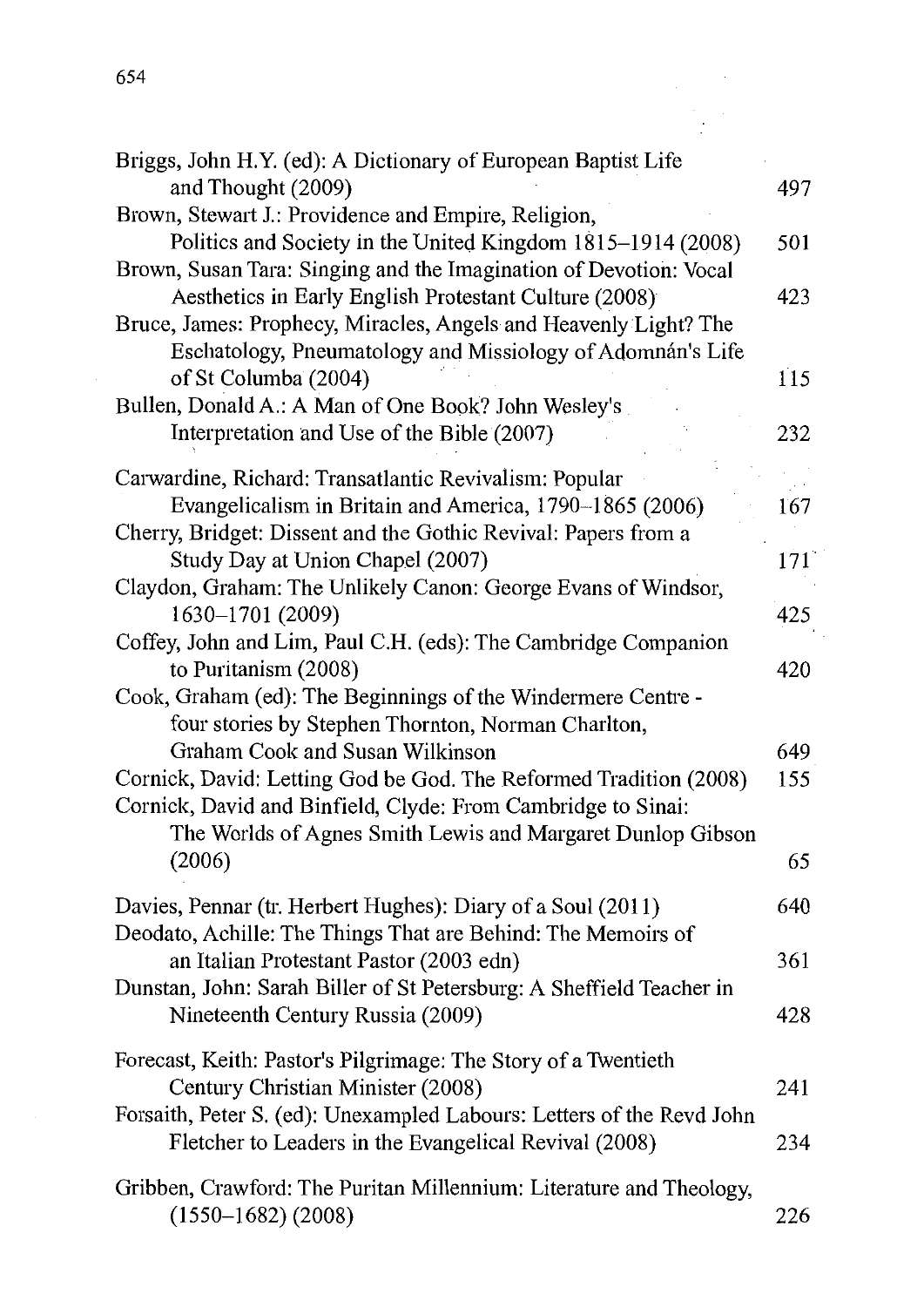| Guest, Mathew: Evangelical Identity and Contemporary Culture:                           |           |
|-----------------------------------------------------------------------------------------|-----------|
| A Congregational Study in Innovation (2007)                                             | 309       |
| Gurney, John: The Digger Movement in the                                                |           |
| English Revolution (2007)                                                               | 165       |
| Guthrie, Shirley C., Jr: Always Being Reformed:                                         |           |
| Faith for a Fragmented World (2008 edn)                                                 | 364       |
|                                                                                         |           |
| Hendrix, Scott H.: Luther                                                               | 492       |
| Hill, Harold: Leadership in the Salvation Army:                                         |           |
| A Case Study in Clericalisation (2006)                                                  | 67        |
| Holder, R. Ward (ed): The Westminster Handbook to Theologies of the                     |           |
| Reformation (2010)                                                                      | 587       |
| Hopkins, Michael: Spires and Meeting Houses: A History of the                           |           |
| Origins, Growth and Development of Congregationalism in and                             | 647       |
| around Oxford (2011)<br>Hopper, Andrew: 'Black Tom': Sir Thomas Fairfax and the English |           |
| Revolution (2007)                                                                       | 60        |
| Howard, Colin: A History of Trinity Church, Sutton, 1907-2007                           |           |
| (2009)                                                                                  | 363       |
|                                                                                         |           |
| Janz, Denis R.: The Westminster Handbook to Martin Luther (2010)                        | 490       |
| Johnson, William Stacy: John Calvin: Reformer for the Twenty-First                      |           |
| Century (2009)                                                                          | 418       |
| Jones, R. Tudur with Arthur Long and Rosemary Moore (eds):                              |           |
| Protestant Nonconformist Texts: Volume 1, 1550-1700 (2007)                              | 347       |
|                                                                                         |           |
| Kay, Brian: Trinitarian Spirituality: John Owen and the Doctrine of                     |           |
| God in Western Devotion (2007)                                                          | 163<br>64 |
| Kirk, Brian: The Taunton Dissenting Academy (2005)                                      |           |
| Larsen, Timothy: Friends of Religious Equality: Nonconformist                           |           |
| Politics in Mid-Victorian England (2007)                                                | 174       |
| Larsen, Timothy (ed): Biblical Scholarship in the Twentieth Century:                    |           |
| The Rylands Chair of Biblical Criticism and Exegesis (nd)                               | 240       |
| Lenton, John: John Wesley's Preachers: A Social and Statistical                         |           |
| Analysis of the British and Irish Preachers Who Entered the                             |           |
| Methodist Itinerancy before 1791 (2009)                                                 | 426       |
|                                                                                         |           |
| Matheson, Peter: Reformation Christianity (2010)                                        | 489       |
| McNaughton, William D.: Early Congregational Independency                               |           |
| in Lowland Scotland, Vol. II (2007)                                                     | 121       |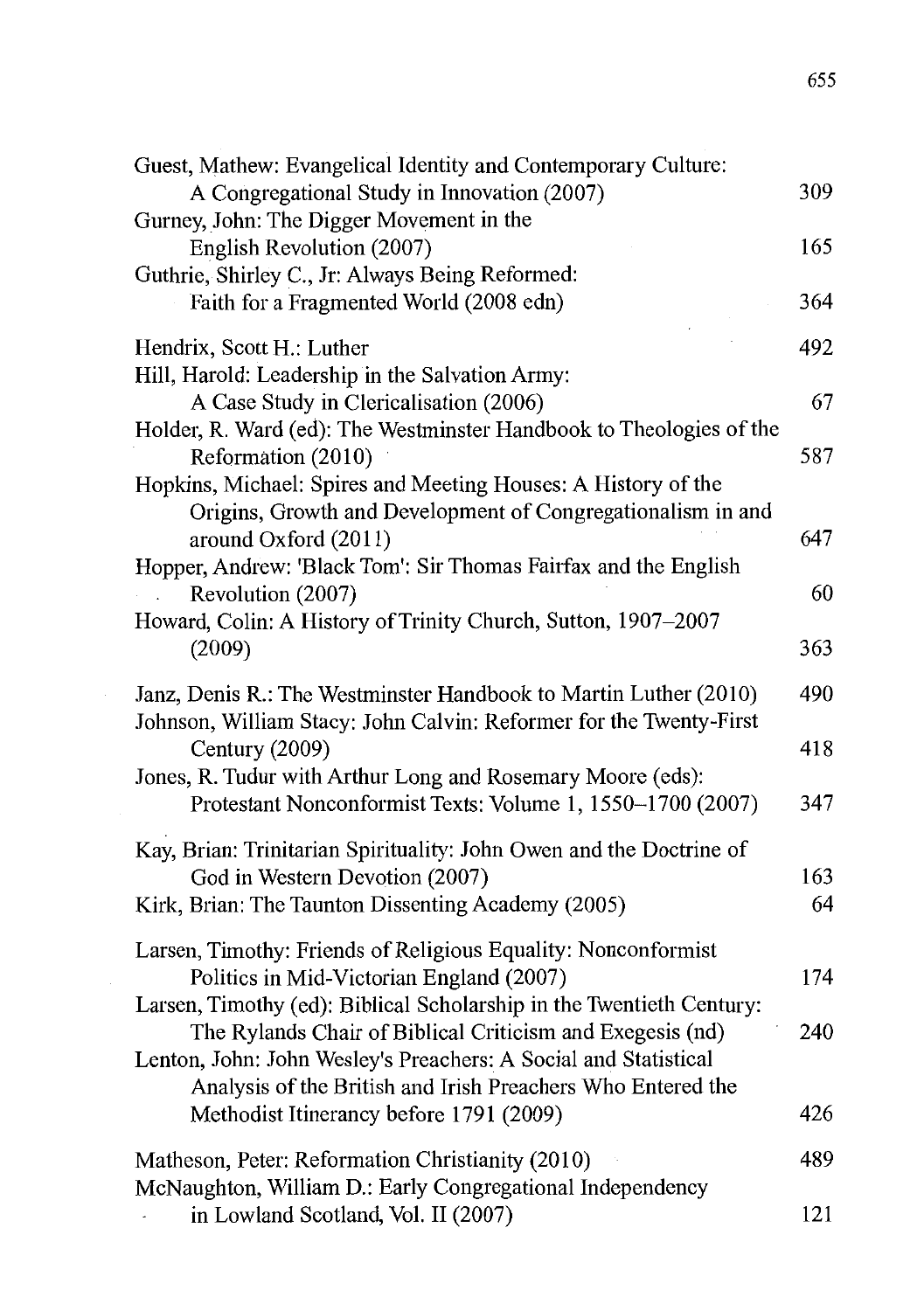| Milne, Garnet Howard: The Westminster Confession of Faith and the<br>Cessation of Special Revelation: The Majority Puritan Viewpoint |     |
|--------------------------------------------------------------------------------------------------------------------------------------|-----|
| on Whether Extra-Biblical Prophecy is Still Possible (2007)                                                                          | 423 |
| Morgan, D. Densil: Barth Reception in Britain (2010)                                                                                 | 494 |
| Wales and the Word: Historical Perspectives on                                                                                       |     |
| Welsh Identity and Religion (2008)                                                                                                   | 227 |
| Morgan, Shem H.: Tabernacle United Reformed Church,                                                                                  |     |
| Llanvaches (2011)                                                                                                                    | 646 |
| Morgan-Wynne, John Eifion: Holy Spirit and Religious Experience                                                                      |     |
| in Christian Literature ca AD 90-200 (2006)                                                                                          | 113 |
| Morgans, John and Norah: Journey of a Lifetime (2008)                                                                                | 308 |
|                                                                                                                                      |     |
| Noble, T.A. (and Rae, Hugh): Called to be Saints: A Centenary                                                                        |     |
| History of the Church of the Nazarene in the British Isles,                                                                          |     |
| 1906-2006 (2006)                                                                                                                     | 124 |
| O'Kane, Martin and Morgan-Guy, John (eds): Biblical Art                                                                              |     |
| from Wales (2010)                                                                                                                    | 590 |
| Orchard, Stephen: Nonconformity in Derbyshire:                                                                                       |     |
| A Study in Dissent, 1600-1800 (2009)                                                                                                 | 421 |
| Orchard, Stephen and Briggs, John H.Y. (eds): The Sunday School                                                                      |     |
| Movement: Studies in the Growth and Decline of Sunday                                                                                |     |
| Schools (2007)                                                                                                                       | 169 |
|                                                                                                                                      |     |
| Potts, Richard: St Andrew's Kenton United Reformed Church:                                                                           |     |
| Fifty Years 1957-2007: The Story of a Church Family (nd)                                                                             | 126 |
| Reardon, John: Together Met, Together Bound: The Story of                                                                            |     |
| Fifty Years of Partnership between the United Reformed Church                                                                        |     |
| and the Evangelical Church of the Palatinate (2007)                                                                                  | 70  |
| Rees, Ivor Thomas: Saintly Enigma:                                                                                                   |     |
| A Biography of Pennar Davies (2011)                                                                                                  | 640 |
| Roberts, Dyfed Wyn: Revival, Renewal and Holy Spirit (2009)                                                                          | 429 |
| Ruxton, Margaret: Norman Henry Snaith (1898-1982):                                                                                   |     |
| Biblical Scholar and Methodist Preacher (2010)                                                                                       | 592 |
|                                                                                                                                      |     |
| Scotland, Nigel: Apostles of The Spirit and Fire:                                                                                    |     |
| American Revivalists and Victorian Britain (2009)                                                                                    | 359 |
| Sears, Kenneth A.E.: "To Strive and Not to Yield":                                                                                   |     |
| Opposing Hitler, Adam von Trott zu Solz, 1909–1944 (nd)                                                                              | 430 |
|                                                                                                                                      |     |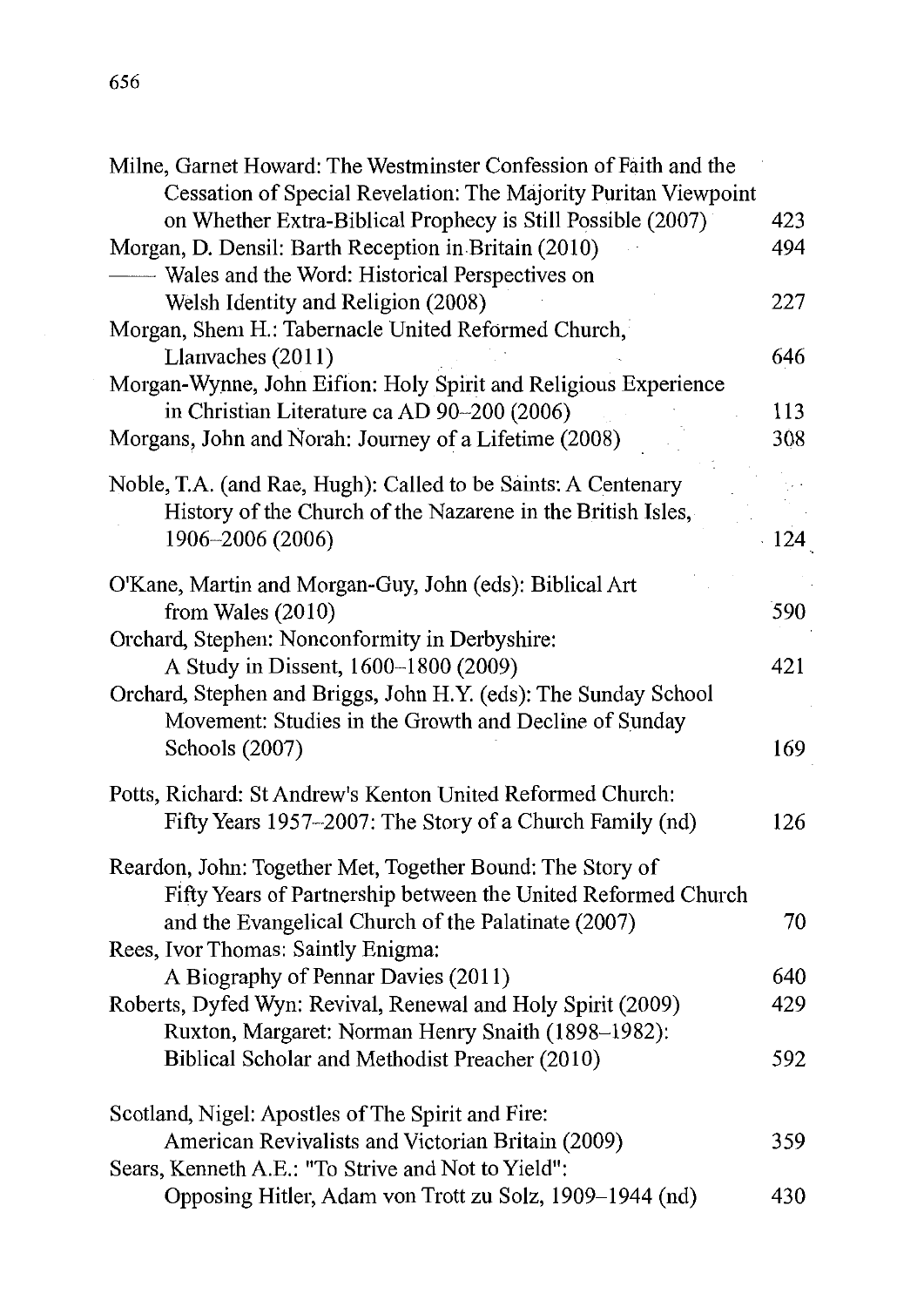| Sell, Alan P.F.: Four Philosophical Anglicans: W.G. De Burgh, W.R.                                         |         |
|------------------------------------------------------------------------------------------------------------|---------|
| Matthews, O.C. Quick, H.A. Hodges (2010)                                                                   | 498     |
| - Hinterland Theology: A Stimulus to Theological Construction                                              |         |
| (2008)                                                                                                     | 357     |
| - Nonconformist Theology in the Twentieth Century (2006)                                                   | 49, 149 |
| Sell, Alan P.F. with David J. Hall and Ian Sellers (eds): Protestant                                       |         |
| Nonconformist Texts: Volume 2, The Eighteenth Century (2006)                                               | 347     |
| Spence, Alan: Incarnation and Inspiration: John Owen and the                                               |         |
| Coherence of Christology (2007)                                                                            | 62      |
| Spijker, Willem van't: Calvin:                                                                             |         |
| A Brief Guide to His Life and Thought (2009)                                                               | 355     |
| Stroup, George W.: Calvin (2009)                                                                           | 419     |
|                                                                                                            |         |
| Thompson, David M.: Cambridge Theology in the Nineteenth Century:                                          |         |
| Enquiry, Controversy and Truth (2008)                                                                      | 236     |
| Thompson, David M. with J.H.Y. Briggs and John Munsey Turner (eds):                                        |         |
| Protestant Nonconformist Texts:<br>$\overline{a}$                                                          |         |
| Volume 4, The Twentieth Century (2007)                                                                     | 347     |
| Trueman, Carl R.: John Owen: Reformed Catholic,                                                            |         |
| Renaissance Man (2007)                                                                                     | 161     |
| Tucker, Anthony (ed): Mansfield's Ministry:                                                                |         |
| A Celebration of Ordination Training at Mansfield College                                                  |         |
| Oxford, 1886-2008 (2009)                                                                                   | 493     |
| Tyson, John R. with Schlenther, Boyd S.:                                                                   |         |
| In the Midst of Early Methodism:                                                                           |         |
| Lady Huntingdon and her Correspondence (2007)                                                              | 233     |
|                                                                                                            |         |
| Ward, Graham S.: The 1851 Religious Census of Northamptonshire<br>(2007)                                   |         |
|                                                                                                            | 173     |
| Warner, Rob: Reinventing English Evangelicalism, 1966-2001:<br>A Theological and Sociological Study (2007) | 179     |
| Wedell, Hans and Gertrude: A Memoir of Troubled Times (2008)                                               |         |
|                                                                                                            | 362     |
| Williams, Sir Glanmor: The Welsh Church from Reformation to                                                |         |
| Disestablishment, 1603-1920 (2007)                                                                         | 230     |
| Willimon, William H. and Barth, Karl: The Early Preaching of                                               |         |
| Karl Barth: Fourteen Sermons with a Commentary by                                                          |         |
| William H. Willimon                                                                                        | 431     |
| Wootton, Janet: This is Our Song: Women's Hymn-Writing                                                     | 496     |

 $\sim$   $\sim$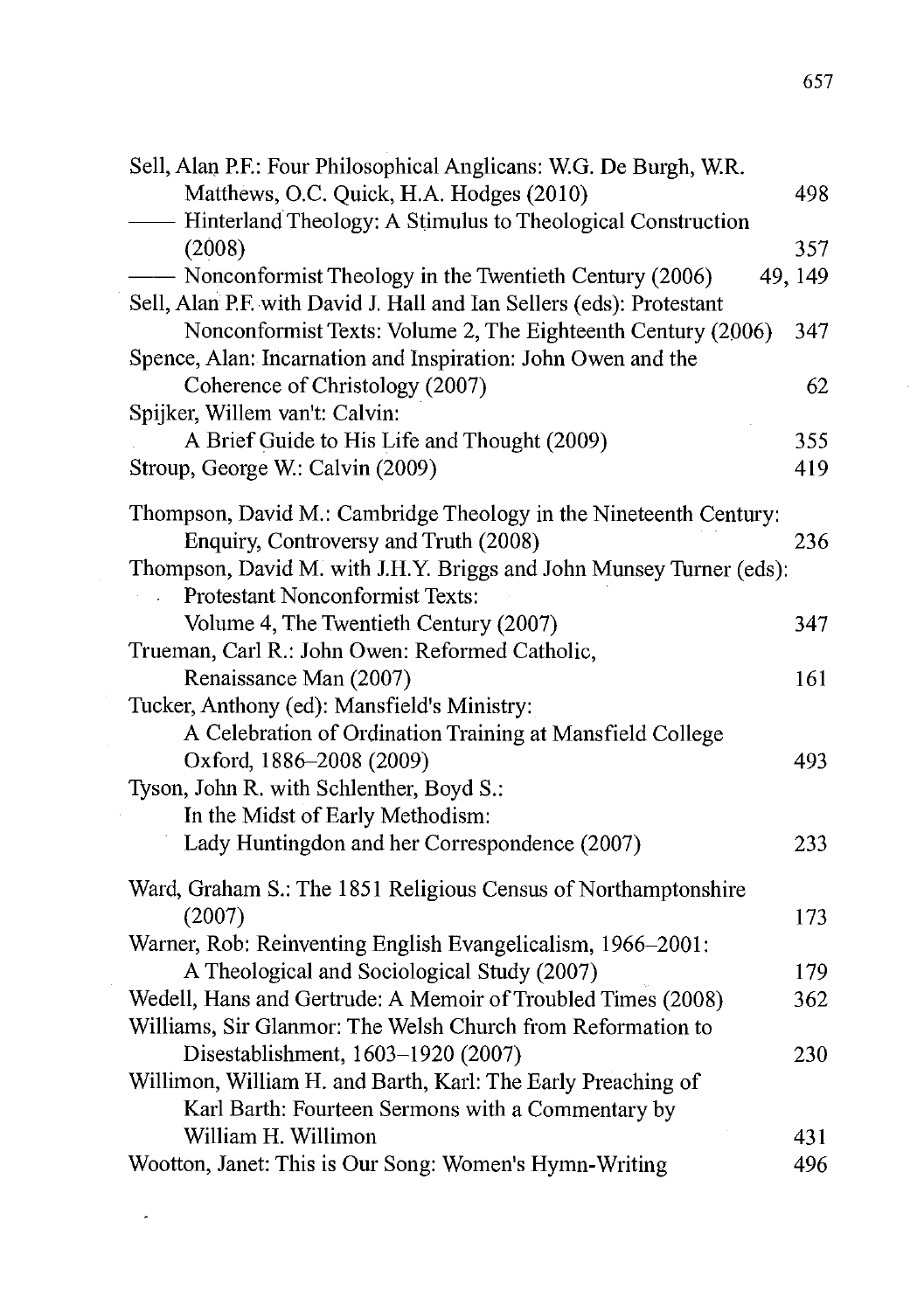### **SUBJECTS**

| [Antislavery movement] Dissenters in the Country:<br>London Organizations and Dissenting Opinion in the 1830s                   |     |
|---------------------------------------------------------------------------------------------------------------------------------|-----|
| by Michael A. Rutz<br>[Ashton-under-Lyne] "A Fearful Outbreak of Egyptology"                                                    | 448 |
| in the North-West by Brenda E. Moon                                                                                             | 533 |
| [Barth, Karl] The Mission of The Presbyter: An Aspect of the<br>Reception of Karl Barth's Theology in Great Britain by          |     |
| D. Densil Morgan                                                                                                                | 325 |
| [Calvinism] The Rise and Fall of the Calvinist Consensus                                                                        |     |
| in Wales by Robert Pope                                                                                                         | 369 |
| Casterbridge Congregationalists, The, by John Travell<br>[Cheshire] "A Matter of Indifferency":                                 | 291 |
| A Commentary on the Cheshire Classis Meetings                                                                                   |     |
| of 1691 by Malcolm Lovibond                                                                                                     | 197 |
| Churches of Christ, The Dissolution of the Association of, 1979,                                                                |     |
| by David M. Thompson                                                                                                            | 110 |
| [Classis meetings] "A Matter of Indifferency": A Commentary on<br>the Cheshire Classis Meetings of 1691 by Malcolm Lovibond     | 197 |
| [Dawson family] Missionaries to Lancashire and Beyond:                                                                          |     |
| the Dawsons of Aldcliffe by Nigel Lemon                                                                                         | 245 |
| Derbyshire, Revisiting the Wilsons of, by Malcolm Harrison                                                                      | 46  |
| [Disestablishment] Dissenters in the Country:                                                                                   |     |
| London Organizations and Dissenting Opinion in the 1830s                                                                        |     |
| by Michael A. Rutz                                                                                                              | 448 |
| Dissenters in the Country: London Organizations and<br>Dissenting Opinion in the 1830s by Michael A. Rutz                       | 448 |
| [Dorchester] The Casterbridge Congregationalists by John Travell                                                                | 291 |
|                                                                                                                                 |     |
| [Ecumenism] Daring to be Ecumenical: The Fifitieth Anniversary<br>of Pulpit and Table Fellowship between the Evangelical Church |     |
| of the Palatinate and the International Congregational Council                                                                  |     |
| by Reinhard Groscurth & Elga Zachau, (tr. A. J. Coates)<br>[Ecumenism] Edinburgh 1910: Myths, Mission and Unity                 | 131 |
| by David M. Thompson                                                                                                            | 386 |
| Edinburgh 1910: Myths, Mission and Unity                                                                                        |     |
| by David M. Thompson                                                                                                            | 386 |

l.  $\ddot{\phantom{0}}$ ý  $\frac{1}{2}$  .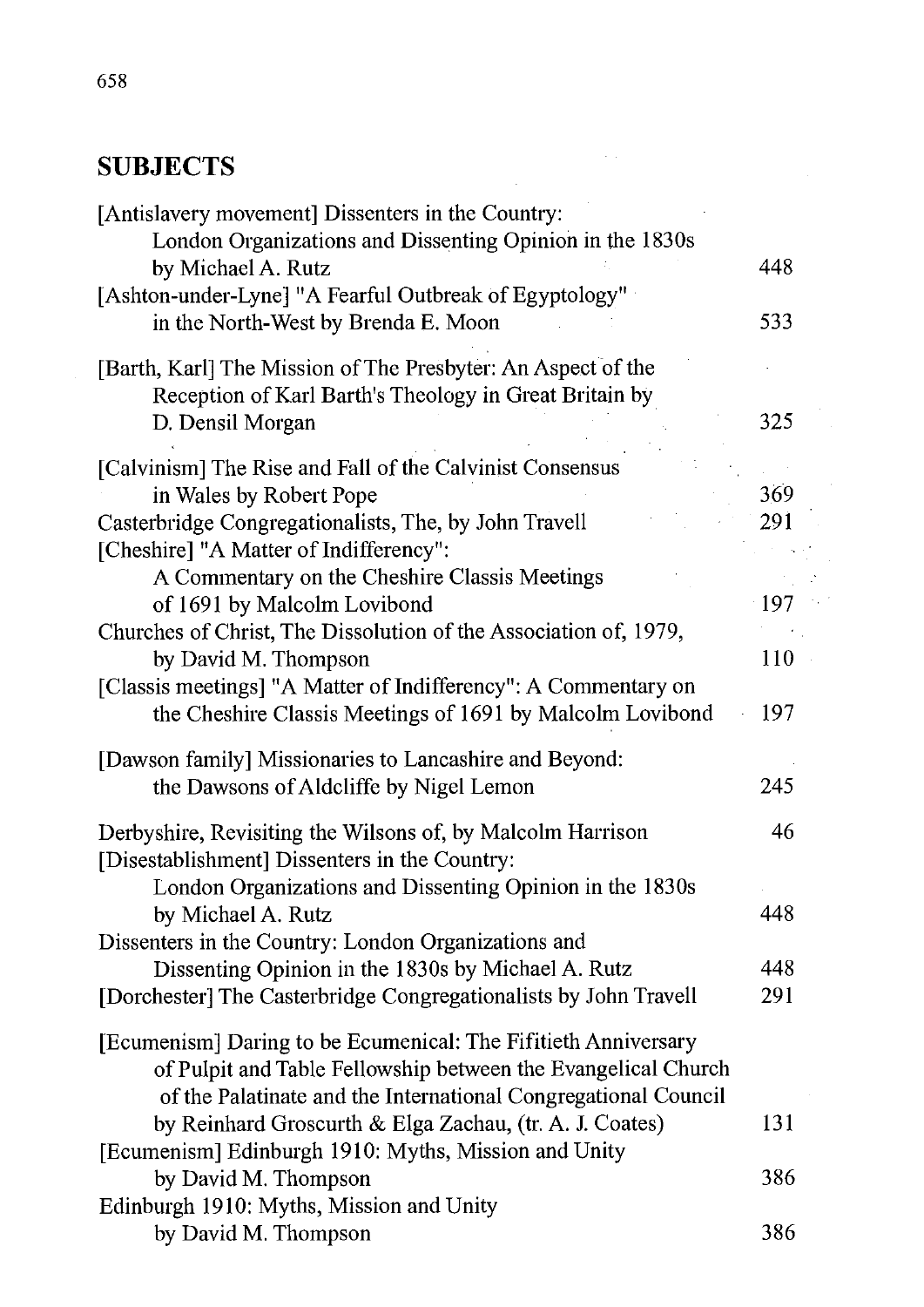| Edinburgh 1910-2010: from Mission to World Christianity?                                                         |     |
|------------------------------------------------------------------------------------------------------------------|-----|
| by Kirsteen Kim                                                                                                  | 467 |
| Egremont, A Century of Worship at, by Peter S. Richards<br>[Egyptology] "A Fearful Outbreak of Egyptology"       | 599 |
| in the North-West by Brenda E. Moon                                                                              | 533 |
| Farnham United Reformed Church Formed? When was,<br>by Michael Hopkins                                           | 73  |
| [Hoyland, Geoffrey] "The Dust and Joy of Human Life":<br>Geoffrey Hoyland and some Congregational Links by Nigel |     |
| Lemon                                                                                                            | 610 |
| Huntingdon, Selina, Countess of, by Stephen Orchard                                                              | 77  |
| Jones, J. D. - the Preacher by John H. Taylor                                                                    | 91  |
| [Lancashire] "A Fearful Outbreak of Egyptology"                                                                  |     |
| in the North-West by Brenda E. Moon                                                                              | 533 |
| [Lancashire] Missionaries to Lancashire and Beyond:                                                              |     |
| the Dawsons of Aldcliffe by Nigel Lemon                                                                          | 245 |
| [Lasco, John à] What Does The Picture Tell Us?                                                                   |     |
| A Further Note by Stephen Orchard                                                                                | 130 |
| [London] Nonconformity in London 1691-1702                                                                       |     |
| through the eyes of Zachary Merrill by Stephen Orchard                                                           | 506 |
| [London Missionary Society] Dissenters in the Country:                                                           |     |
| London Organizations and Dissenting Opinion in the 1830s<br>by Michael A. Rutz                                   |     |
|                                                                                                                  | 448 |
| Merrill, Zachary, Nonconformity in London 1691-1702                                                              |     |
| through the eyes of, by Stephen Orchard                                                                          | 506 |
| [Mission studies] Edinburgh 1910-2010:                                                                           |     |
| from Mission to World Christianity? by Kirsteen Kim                                                              | 467 |
| [Moeding College] Tigers from the Fountain:                                                                      |     |
| The Tiger Kloof Institution and Moeding College -                                                                |     |
| Some Personal Memories by Kenneth Maltus Smith                                                                   | 341 |
| [Noyes family] An Ejected Couple:                                                                                |     |
| Joyce and Robert Wilde by David R. Viles                                                                         | 441 |
| Nuttall, Geoffrey, in Conversation,                                                                              |     |
| by Geoffrey Nuttall and Alan P.F. Sell                                                                           | 266 |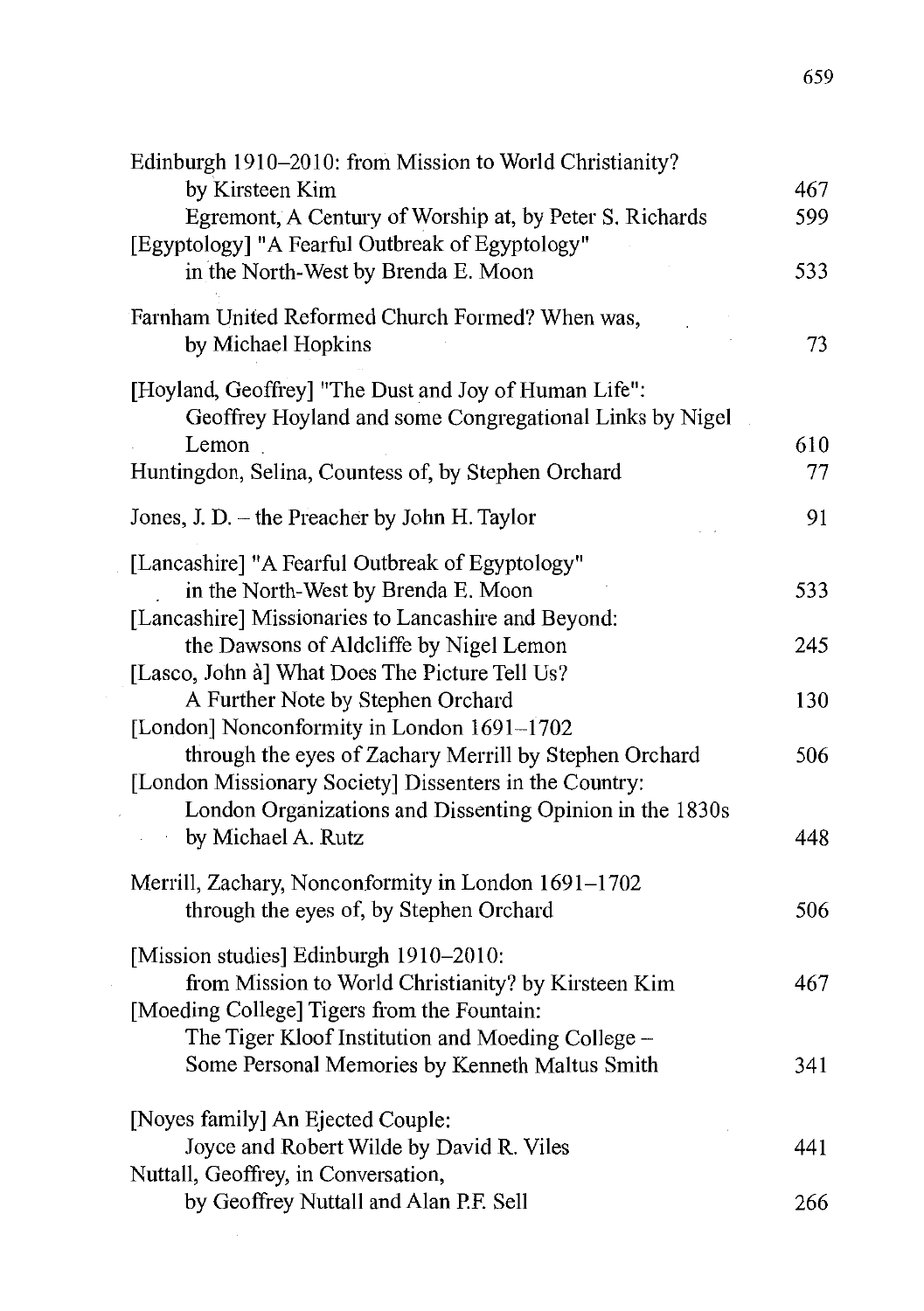| [Nuttall, Geoffrey] Is Geoffrey also among the Theologians?                                                           |     |
|-----------------------------------------------------------------------------------------------------------------------|-----|
| Part I by Alan P.F. Sell                                                                                              | 558 |
| [Nuttall, Geoffrey] Is Geoffrey also among the Theologians?                                                           |     |
| Part II by Alan P.F. Sell                                                                                             | 624 |
| [Palatinate Church] Daring to be Ecumenical: The Fifitieth                                                            |     |
| Anniversary of Pulpit and Table Fellowship between the                                                                |     |
| Evangelical Church of the Palatinate and the International                                                            |     |
| Congregational Council by Reinhard Groscurth & Elga Zachau,                                                           |     |
| (tr. A. J. Coates)                                                                                                    | 131 |
| [The Presbyter] The Mission of The Presbyter: An Aspect of the<br>Reception of Karl Barth's Theology in Great Britain |     |
| by D. Densil Morgan                                                                                                   | 325 |
| [Puritanism] "The Sweet Dropper": Richard Sibbes,                                                                     |     |
| 1577-1635 by Michael Playdon                                                                                          | 186 |
| [Romsey, Hampshire] "Evoking the Spirit of the Past":                                                                 |     |
| The Celebration of Anniversaries by the Abbey Congregational                                                          |     |
| Church, Romsey, 1901-1912 by Roger Ottewill                                                                           | 541 |
|                                                                                                                       |     |
| Sibbes, Richard, 1577-1635, "The Sweet Dropper":                                                                      |     |
| by Michael Playdon<br>[Southern Africa] Tigers from the Fountain:                                                     | 186 |
| The Tiger Kloof Institution and Moeding College -                                                                     |     |
| Some Personal Memories by Kenneth Maltus Smith                                                                        | 341 |
|                                                                                                                       |     |
| [Tiger Kloof Institution] Tigers from the Fountain: The Tiger Kloof                                                   |     |
| Institution and Moeding College - Some Personal Memories by                                                           |     |
| Kenneth Maltus Smith                                                                                                  | 341 |
| [United Reformed Church] Why did the United Reformed                                                                  |     |
| Church Fail? by Martin Camroux                                                                                        |     |
| Part I. The Origins of the United Reformed Church                                                                     | 30  |
| Part II. The Ecumenical Hope                                                                                          | 99  |
| Part III. The Search for Identity                                                                                     | 138 |
| Part IV. Where Do We Go From Here?                                                                                    | 210 |
| Wales, The Rise and Fall of the Calvinist Consensus in,                                                               |     |
| by Robert Pope                                                                                                        | 369 |
| Wales and the World: A Journey through the Nonconformist Mind                                                         |     |
| by Robert Pope                                                                                                        | 6   |